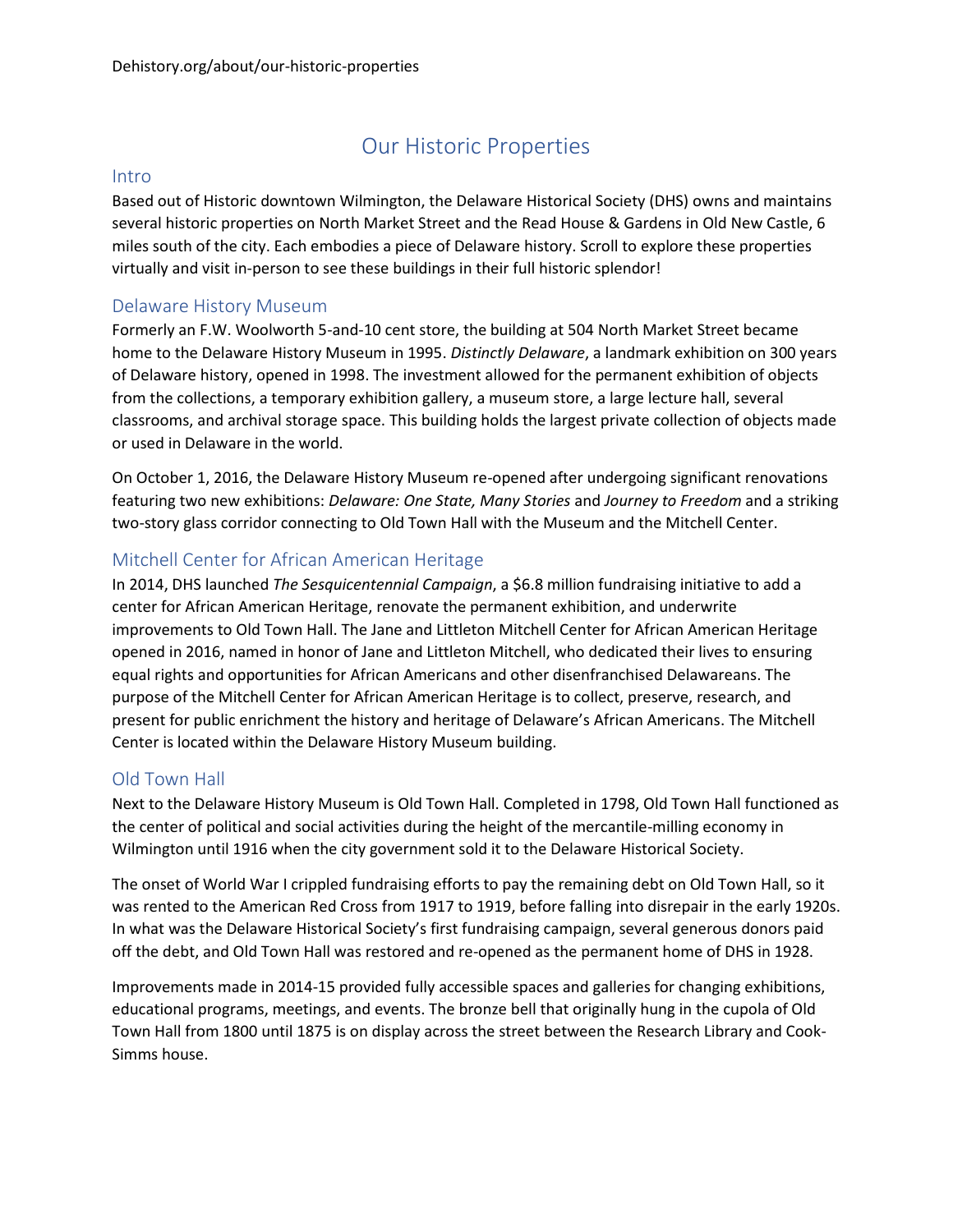# Research Library and Archives

Across the street from the Delaware History Museum, at 505 North Market street, is the Research Library. In 1926, the Artisan's Savings Bank of Wilmington purchased the Robert Porter House and the lot adjacent. The Artisan's Savings sold half of the Porter House to the Central National Bank at the corner of 5<sup>th</sup> and Market and demolished their half for its new building, now the Research Library. In 1971, the Delaware Historical Society purchased the Artisans Savings Bank building for use as a Research Library. The 1930s Art Deco-style building and many of the original features remain intact, including the façade, the interior light fixtures, radiator covers, doors, and the bank vault, which now safeguards precious historical documents.

#### Willingtown Square

As part of Wilmington's national Bicentennial Celebration in 1976, the Old Town Square theater next to the Research Library was demolished. In its place, four early 19th-century residential buildings were relocated from around Wilmington to create a beautiful urban courtyard. The square bears the name Willingtown after Thomas Willing, who laid out the streets in a grid pattern like Philadelphia's and after whom the city of Wilmington was originally named. The buildings that constitute the square are the Cook-Simms House, Jacob and Obidiah Dingee Houses, Jacobs-Ferris House, and Coxe Houses.

# Jacob and Obidiah Dingee Houses

Next to the Cook-Simms house are the Dingee houses built by carpenter brothers Jacob and Obidiah Dingee on adjacent lots, 105 and 107 East 7th Street in Wilmington. Jacob constructed his house in 1771 at 107 East 7th Street. His brother Obadiah built the connecting house two years later. Both brothers were carpenters and joiners and may have used the first floor as a workshop with their living quarters upstairs. A bricklayer and ironmonger, then a contractor and builder occupied these houses after the Dingees continuing its occupation by those engaged in the building trades.

#### Jacobs-Ferris House

Situated on the southwest side of Willingtown Square, the Jacobs-Ferris house is the oldest remaining house in Wilmington. Built for Job and Mary Jacobs in 1748 by Griffith Minshall, it originally stood at 414 West Second Street. Mr. Minshall included the Jacobs' initials and the date of construction in the front wall of the house.

Caption: The decorative brickwork shows the date the house was built and the intitials of the owners. The date is read in a backwards "X" oattern: I, 7,4,8. The letters "I", "M", and "I' in the inner part of the design stand for Job and Mayr Jacobs. In the 1700, "I" and "J" were not considered to be separate letters. The diamond stood for the "&" used today.

# Cook-Simms House

Adjacent to the Research Library, the Cook-Simms house was built in 1778 by William Cook at 101 East Fourth Street in what was then the heart of downtown Wilmington. Dr. John Simms bought the house in 1840 to serve as his shop and residence. He and his son specialized in herbal medicines and were one of only two pharmacy shops in Wilmington at the time. Before it was moved from King Street, it was a restaurant called "The Sanitary Luncheon" from 1919 to 1969. Operated by the Valko family, it was known as the home of "the original Hot Texas Weiner."